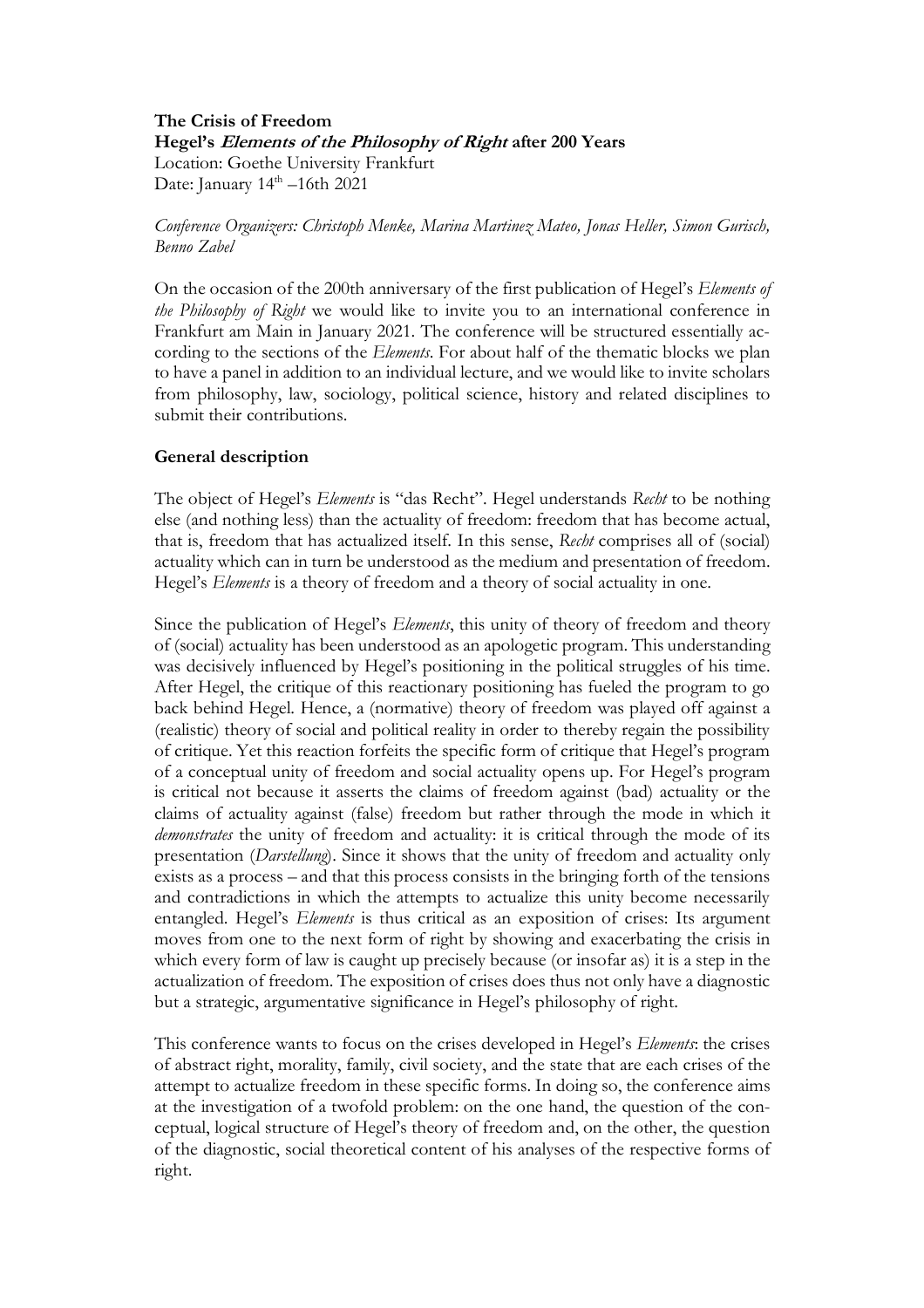## **Call for Papers for four panels**

#### **1st Subjectivity and Irony**

Hegel treats the modern theory of subjectivity, which (since Descartes) conceives of the subject as the locus of autonomous judgment, under the title of "morality:" "morality" means that the subject's right to judge for itself is at stake. In the chapter on morality of the *Elements*, Hegel thus negotiates the claims and contradictions of the idea of Enlightenment (and hence of the idea of "critique"): according to Hegel's diagnosis, the Enlightenment strategy of the empowerment and entitlement of the subject to autonomous judgment must fail; it dissolves into the arbitrariness of irony. This diagnosis – often rejected as an unfounded exaggeration (for instance in respect to its critique of Kantian morality) – is to be reappraised anew in the context of the modern and postmodern history of the subject as well as of the public sphere in which it actualizes itself.

**Possible topics for papers (among others):** the crisis of self-determination; paradoxes of autonomy; the right of particularity; responsibility and action; formality and arbitrariness; the theory of the evil.

**Keynote:** Karen Ng

## **2nd The Family**

The family is the foundation of the ethical order as it is the first instance of the formation of subjects. It only can perform that role, however, if or since it is at the same time located on the threshold *between* nature *and* ethical life and in this way producing their very difference. The family thus stands in a fundamentally ambiguous relationship to ethical life. It is the inner Other of ethical life, without which there can be no ethical generality, no normative and symbolic order. Conversely, ethical life is as ineluctably referred back to the family, qua its ground, as it goes beyond the family and dissolves it: the individuals must step outside of the family so that there can be ethical life. How can the logic of this contradictory relationship be understood? And in how far is Hegel's analysis of use in the attempt to better understand this relationship's contemporary crises?

**Possible topics for papers (among others):** crises of the family; biopolitics; ethics and politics of care; subjectivation; reproduction and property; feminist critiques of Hegel's *Elements*.

**Keynote:** Judith Butler

## **3rd Civil Society**

Hegel's philosophy of the state reaches the insight of its genuinely modern standpoint through the theory of civil society: only the conceptual apparatus of the British political economy enables Hegel to distance himself radically from the model of the Greek polis. In the *Elements*, the classical, republican ideal of *politeúein* – to lead a general life – is to be *developed* only through the traversing of the innermost mechanisms of a society subjected to the division of labor. This state of ethical life – being lost in its extremes – constitutes the material basis of the arbitrariness (*Willkür*) of the subjects of interest. At the same time individuals are subjected to the interrelations of the market. This diremption between arbitrary choice and external necessity leads in unhindered